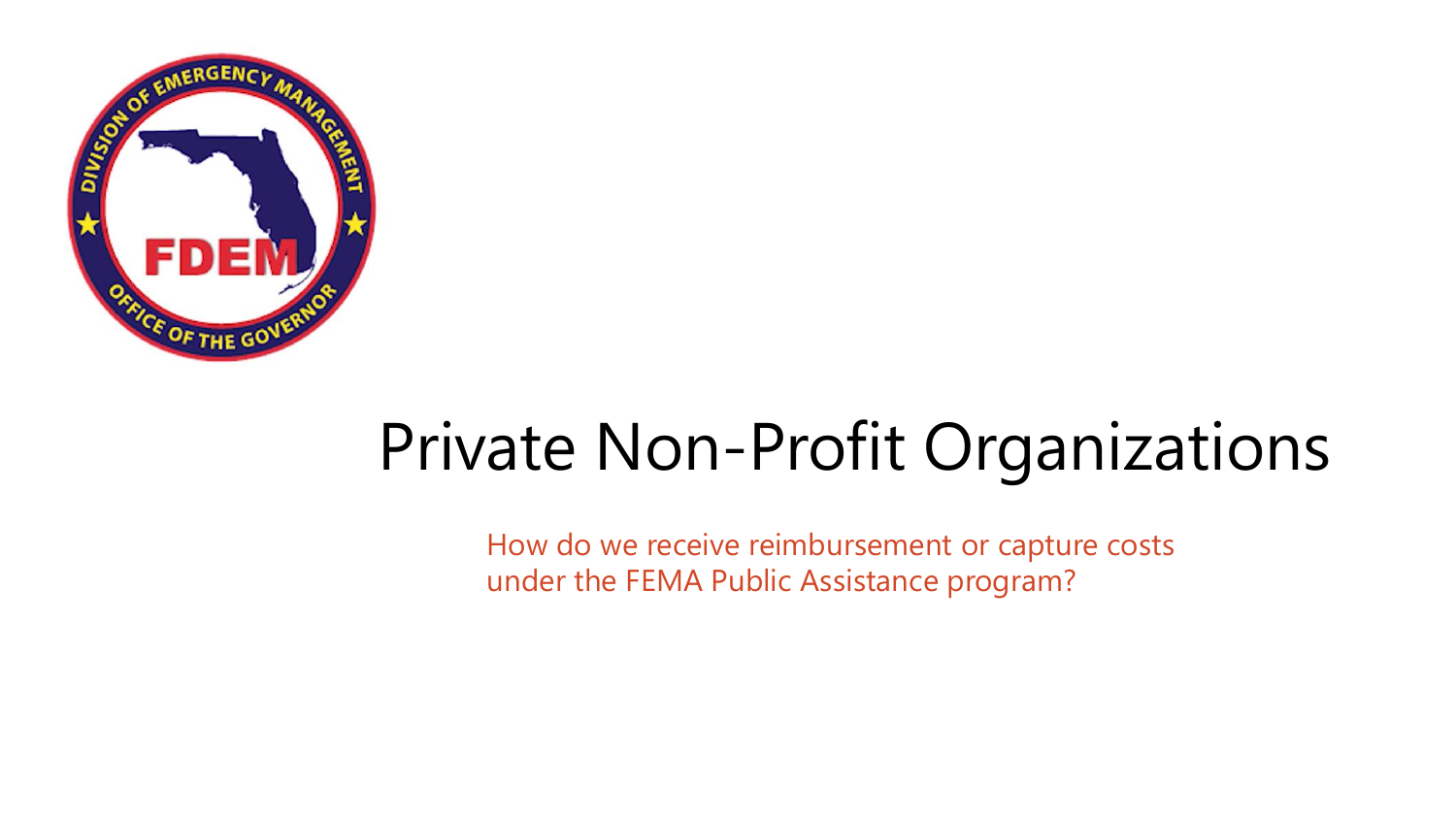### **Private Non-Profits can be reimbursed:**

- as the legally responsible entity (Applicant) for certain activities
- by a legally responsible entity (i.e., as a provider of goods or services)

### **Additionally, Private Non-Profits can Donate Work to a Legally Responsible Entity**

• By documenting activities, locations, names, and hours for people and equipment and providing that documentation to a legally responsible entity

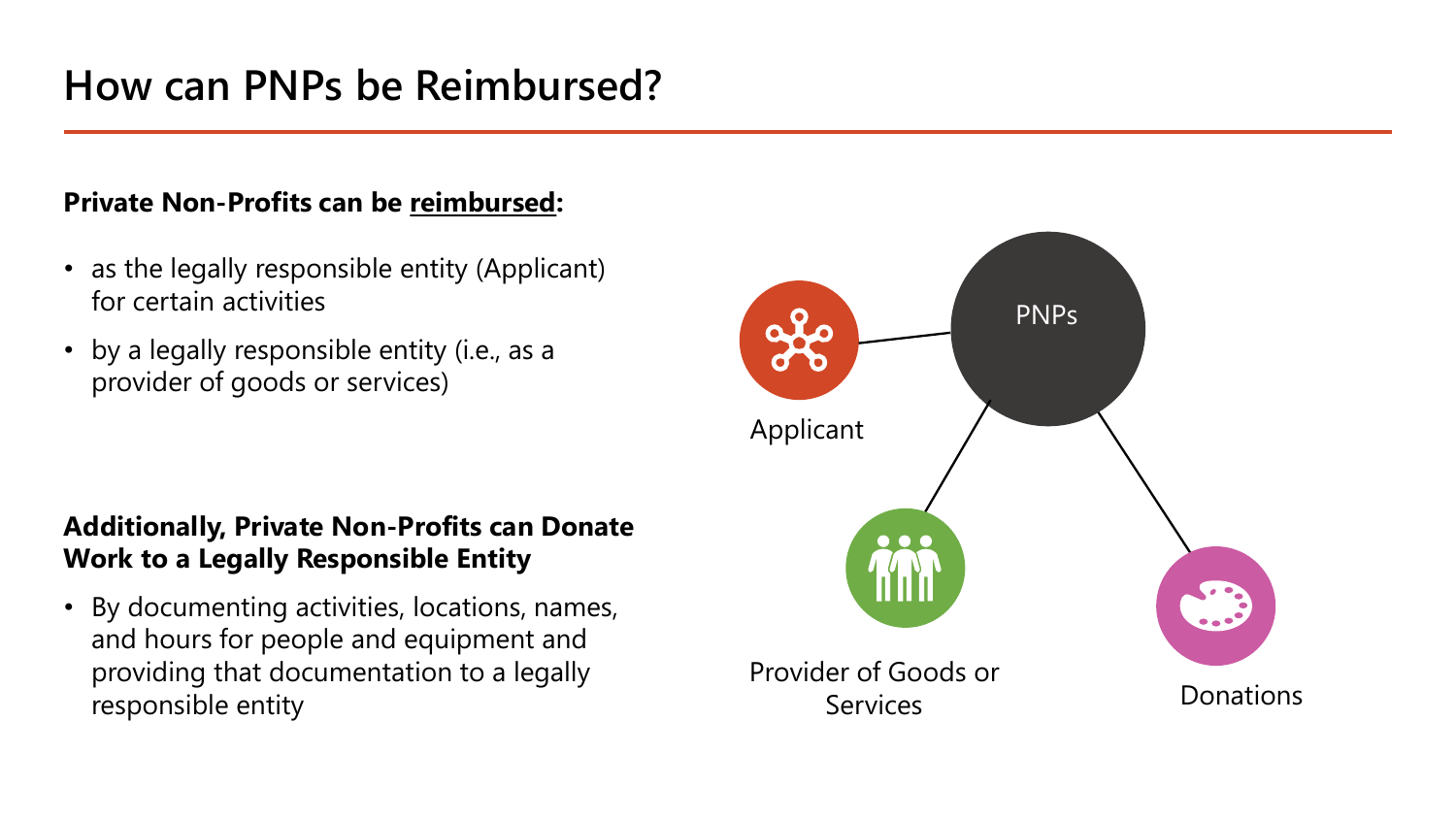Not ALL PNPs are Eligible Applicants

Eligible Applicants

- 1. Must Show:
	- Ruling letter from IRS; or
	- Documented as a PNP from the State; and
- 2. Owns or Operates **Eligible Facility** 
	- Critical Services
	- Essential Services (Non-Critical); and
- 3. Accessible to the Public, not Exclusive.
	- 1. Not self interest (HOAs, Condos, etc.)
	- 2. Not restricted (Gated, Security, etc.)
	- 3. Any fees are nominal, waived under circumstance, and reasonable.

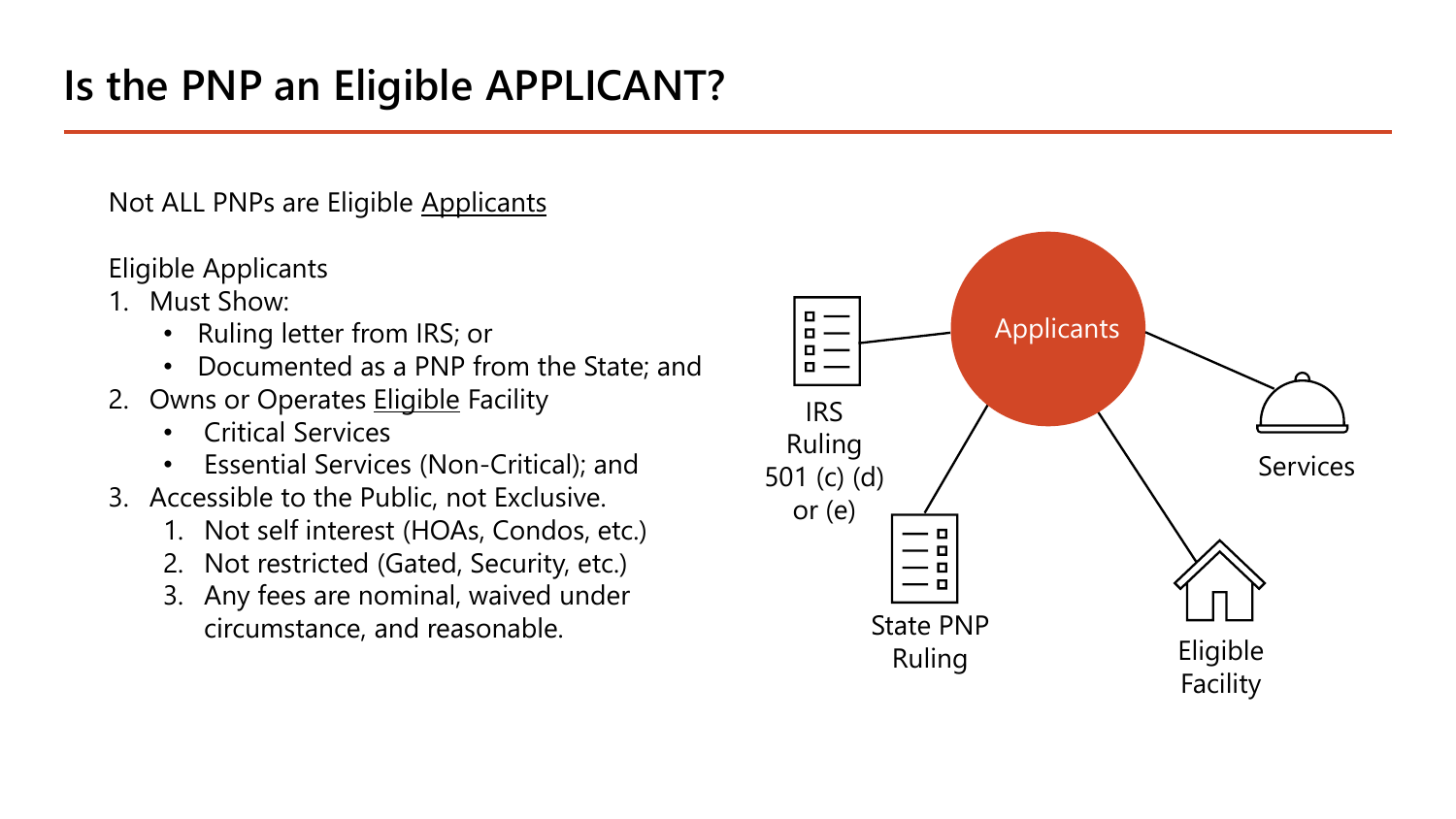### **ELIGIBLE APPLICANT – CRITICAL or ESSENTIAL SERVICES?**

Critical vs. Essential Service PNPs

- 1. Critical PNPs that provide a critical service, which is defined as education, utility, emergency, or medical.
- 2. Essential PNPs are those who provide non-critical, but essential social services AND provides those services to the general public
- 3. Ineligible PNPs are any PNP that does not meet these criteria.

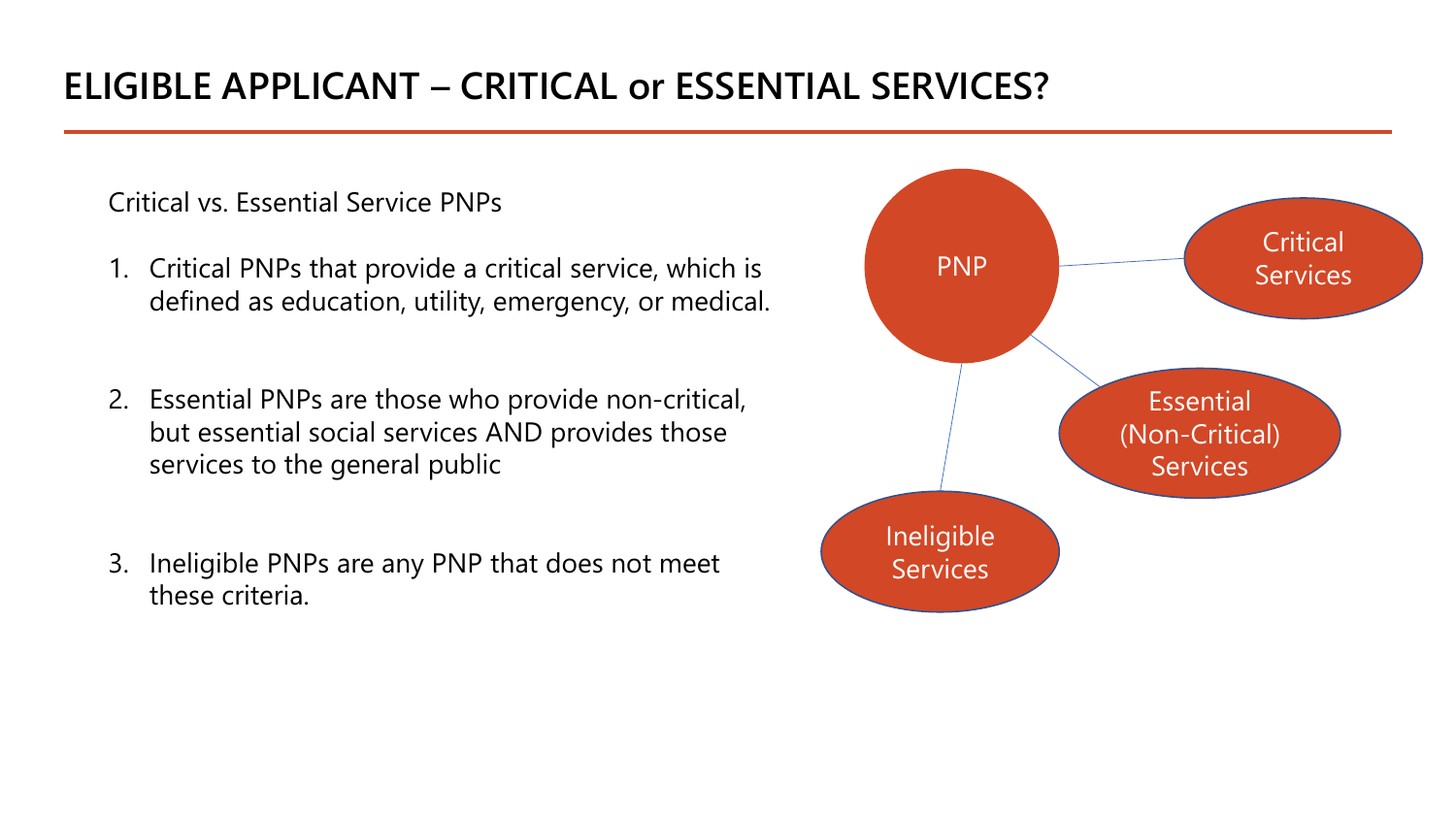# **Eligible PNP Services - CRITICAL**

### • **Critical Services PNPs**

- Education
	- Primary/Secondary Schools
	- Higher Education
		- Academic, Vocational, and Professional Trainings
- Utilities
	- Communications, Power Generation, Transmission, Distribution, Water, Sewer, etc.
- **Emergency Facilities** 
	- Hospitals, Extended-Care, Outpatient, Rehabilitation
- Medical Services
	- Ambulance, Fire Protection, Rescue, Public Broadcasting

#### **Table 1. PNP Eligible Critical Services**

#### PNP ELIGIBLE CRITICAL SERVICES

#### **EDUCATION**

- Primary or secondary education as determined under State law and provided in a day or residential school, including parochial schools: OR
- Higher-education institutions that meet all of the following criteria:
- o Admit students or persons having a high school diploma or equivalent:
- o Are legally authorized to provide education beyond a secondary level:
- Award a bachelor's degree or 2-year degree that is acceptable as full credit toward a bachelor's degree or provides at least a 1-year training program to prepare students for gainful employment in a recognized occupation; and
- o Are accredited by a nationally recognized agency or association (as determined by the Secretary of Education). Educational facilities that meet the above criteria are eligible without regard to religious character or use for religious instruction.

### **UTILITY**

- Communications transmission and switching, and distribution of telecommunications traffic
- Electric power generation, transmission, and distribution. Irrigation to provide water for drinking water supply, fire
- suppression, or electricity generation
- Sewer and wastewater collection, transmission, and treatment Water treatment, transmission, and distribution by a water
- company supplying municipal water

#### physical injury or disease) provided in:  $\circ$  Clinics Dialysis facilities  $\circ$

**EMERGENCY MEDICAL** 

Emergency medical care (diagnosis or treatment of mental or

- o Facilities that provide in-patient care for convalescent or chronic disease patients
- Hospices and nursing homes  $\circ$
- Hospitals and related facilities, including:  $\circ$ 
	- > Central service facilities operated in connection with hospitals
	- $\triangleright$  Extended-care facilities
	- Facilities related to programs for home-health services
	- $\blacktriangleright$ Laboratories
	- $\triangleright$  Self-care units
	- > Storage, administration, and record areas
- o Long-term care facilities
- **Outpatient facilities**  $\sigma$
- Rehabilitation centers  $\circ$

#### **EMERGENCY SERVICES**

- Ambulance
- Fire protection
- Rescue
- Public broadcasting that monitor, receive, and distribute communication from the Emergency Alert System to the public

Administrative and support facilities essential to the provision of the PNP critical service are eligible facilities.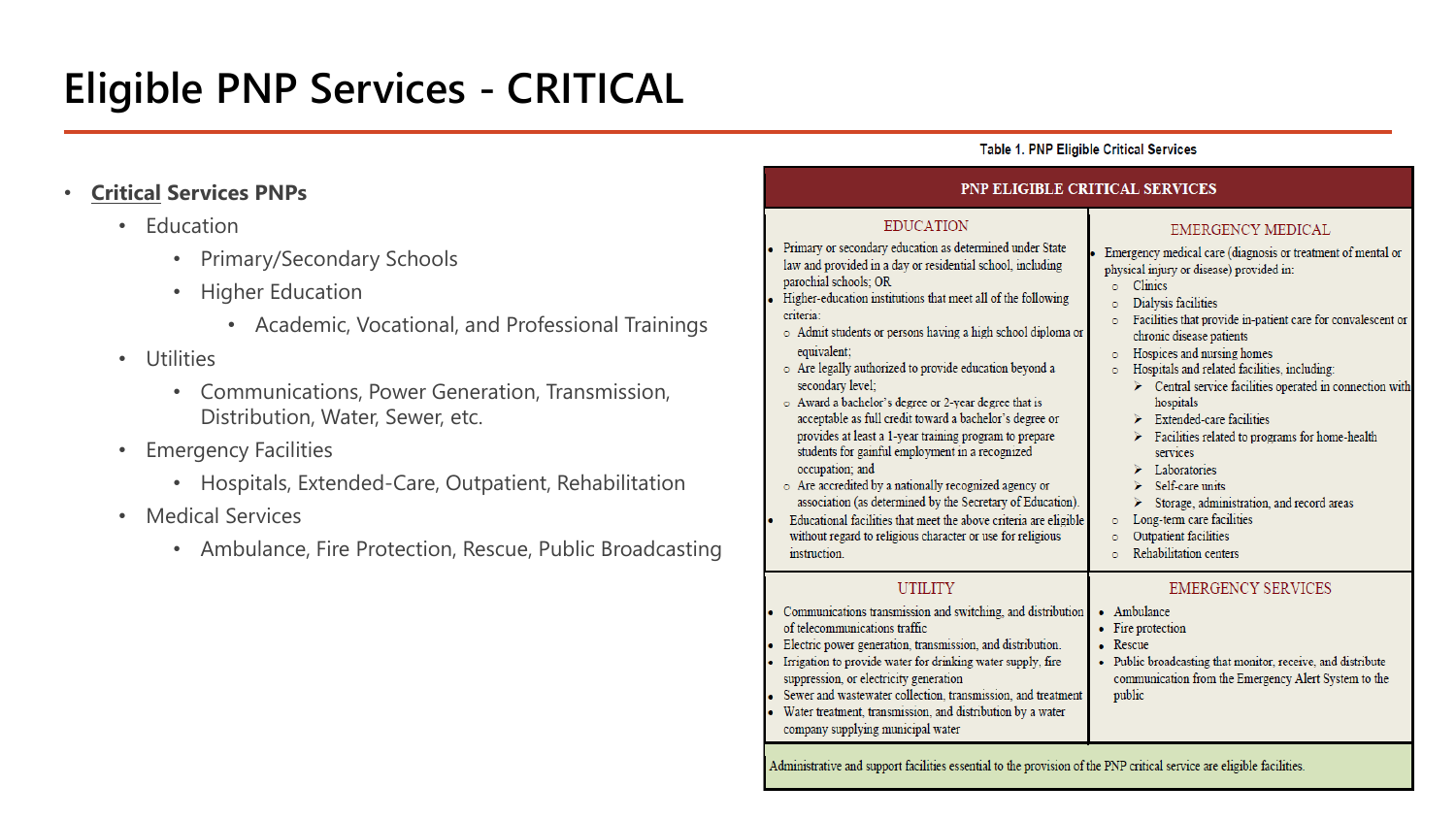# **Eligible PNP Services – ESSENTIAL (Non-Critical)**

### • **Essential Services PNPs**

- Museums
- Community Centers
- Education Enrichment (Hobby or at-home pursuits)
- Social Service Groups
- Food Banks
- Assisted Living
- Libraries
- Performing Arts
- Food Banks
- Homeless Shelters
- Houses of Worship
- Zoos, etc.

#### Table 2. PNP Eligible Noncritical, Essential Social Services

#### PNP ELIGIBLE NONCRITICAL, ESSENTIAL SOCIAL SERVICES

Community centers established and primarily used for the  $\frac{1}{2}$  Facilities that do not provide medical care, but provide: following services (or similar) to the general public: · Alcohol and drug treatment and other rehabilitation services • Art services authorized by a SLTT government. • Assisted living including, but not limited to: Custodial care, even if the service is not provided to the general public · Arts administration (including essential administration and support facilities) Childcare · Art classes Center-based childcare, even if not provided to the public • Management of public arts festivals Day care for individuals with disabilities or access and functional needs. Performing arts classes (for example, those with Alzheimer's disease, autism, muscular Community center activities that serve the public dystrophy) Educational enrichment activities that are not Food assistance programs, including Food Banks and storage of food for vocational, academic, or professional training. **Food Banks** Examples include hobby or at-home pursuits, such as: Health and safety services, including animal control services  $\alpha$  Car care Homeless shelters Ceramics  $\sim$ Houses of worship Gardening  $\sim$ Libraries Personal financial and tax planning Low-income housing (as defined by Federal or SLTT law or regulation)  $\alpha$ Sewing Museums: Stamp and coin collecting o Constructed, manufactured, or converted with a primary purpose Multi-purpose arts programming of preserving and exhibiting a documented collection of artistic. Senior citizen projects, rehabilitation programs, historic, scientific, or other objects community clean-up projects, blood drives, local o Buildings, associated facilities, fixed facilities, and equipment government meetings, and similar activities primarily used for the preservation or exhibition of the collection. Services and activities intended to serve a specific including: group of individuals (e.g., women, African Americans,  $\triangleright$  Permanent infrastructure, such as walkways and driveways of or teenagers) provided the facility is otherwise outdoor museum-type exhibition areas available to the public on a non-discriminatory basis. > Historic buildings, such as barns and other outbuildings, Social activities to pursue items of mutual interest or intended for the preservation and exhibition of historical concern, such as: artifacts within a defined area o Community board meetings  $\triangleright$  Permanent facilities and equipment that are part of Neighborhood barbecues arboretums and botanical gardens o Various social functions of community groups Infrastructure, such as utilities, and administrative facilities o Youth and senior citizen group meetings necessary for support Performing arts centers with a primary purpose of o The grounds at museums and historic sites are ineligible. producing, facilitating, or presenting live performances, o Open natural areas/features or entities that promote the including: preservation/conservation of such areas are ineligible. o Construction of production materials Residential and other services for families of domestic abuse o Creation of artistic works or productions Residential services for individuals with disabilities Design  $\sim$ Senior citizen centers Professional training Shelter workshops that create products using the skills of individuals Public education with disabilities. o Rehearsals Zoos

With exception of custodial care facilities and museums, administrative and support facilities essential to the provision of PNP noncritical service are ineligible facilities.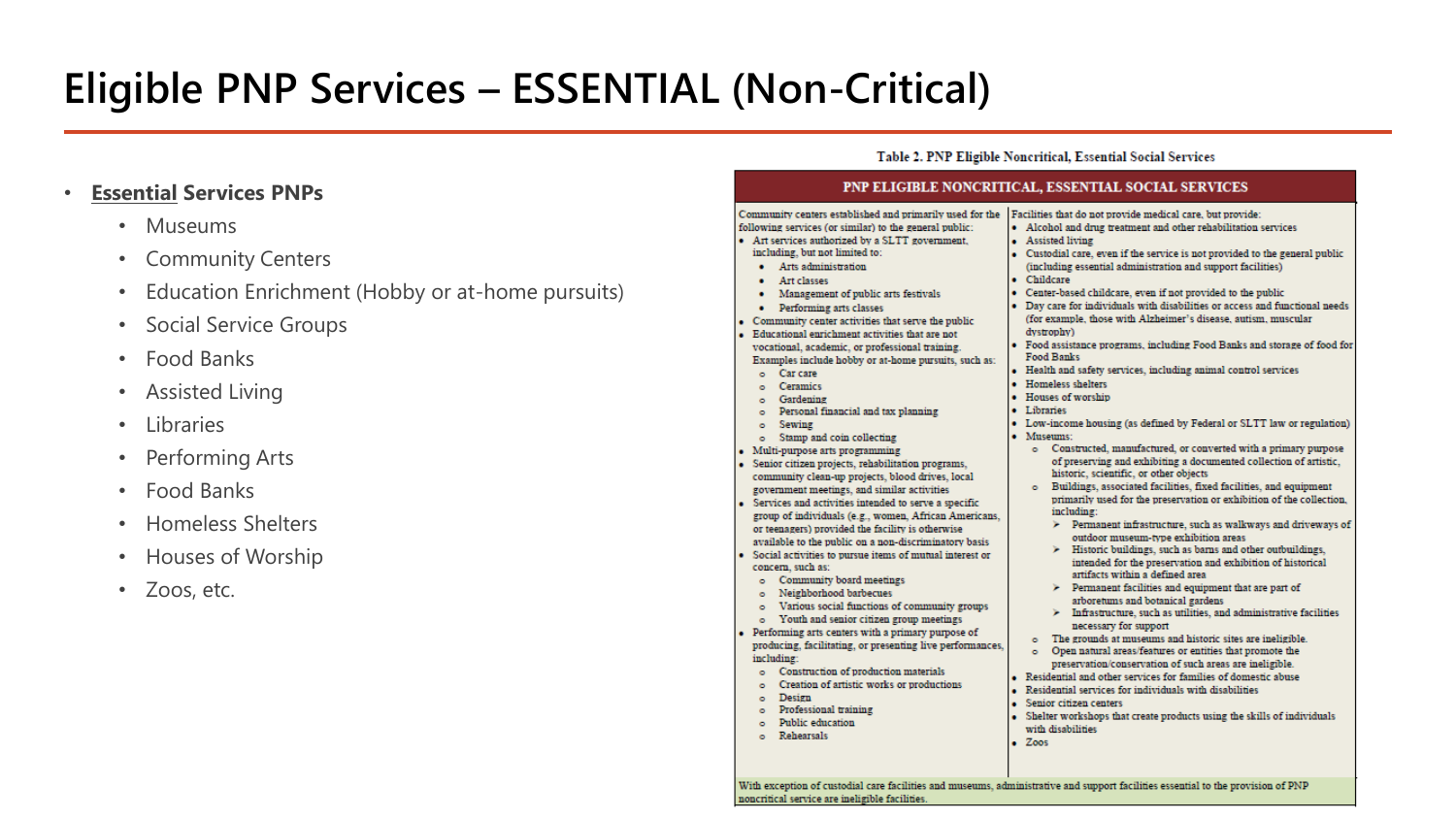# **NOT Eligible PNP Services**

### • **Ineligible Community Center Services**

- Training individuals to pursue the same activities as fulltime paying careers
	- Vocational
	- Academic
	- Professional Training
- (facility) only used for a brief period of time
- Political Education
- Lobbying Groups not directly tied to health services
- **Cemeteries**
- Day cares that are not previously included
- Job counseling, etc.

### **Table 3. PNP Ineligible Services**

#### **PNP INELIGIBLE SERVICES COMMUNITY CENTER SERVICES** OTHER COMMUNITY SERVICES • Training individuals to pursue the same activities as • Advocacy or lobbying groups not directly providing health services full-time paying careers (for example, vocational, • Cemeteries academic, or professional training)  $\bullet$  Conferences Meetings or activities for only a brief period, or at • Day care services not included in previous table of eligible services irregular intervals • Flood control (e.g., levees, berms, dunes) Other education or training including: • Land reclamation facilities o Athletic, vocational, academic training, or • Irrigation solely for agricultural purposes $97$ similar activities  $\bullet$  Job counseling o Political education • Property owner associations with facilities such as roads, bridges, and recreational facilities (except utilities or emergency facilities) • Public housing, other than low-income housing • Recreation • Parking not in direct support of eligible facility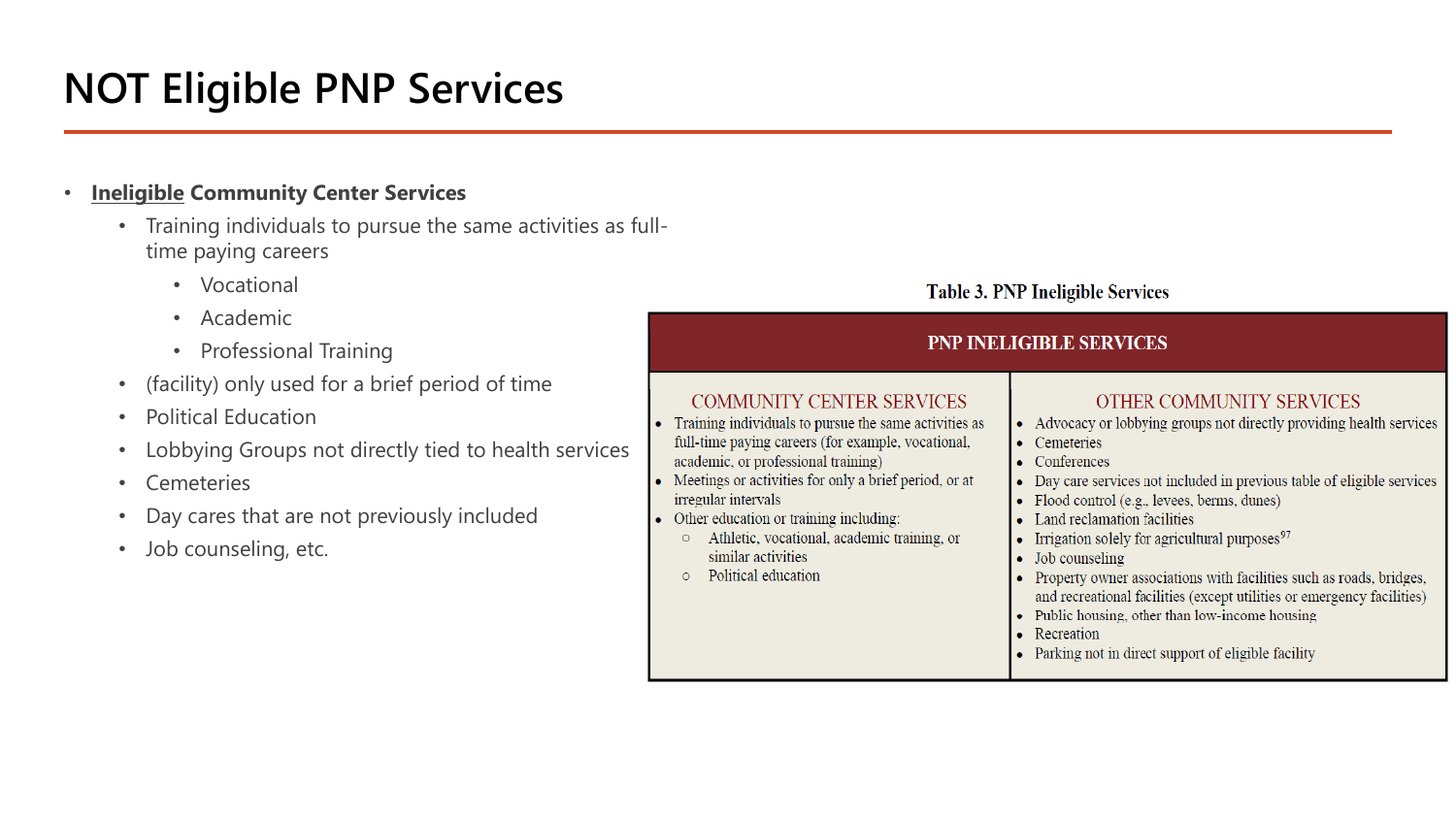# **Eligible PNPs – EMERGENCY WORK**

Both **Critical** and **Essential** PNPs with Eligible Facilities may be reimbursed for:

- 1. Emergency Work specific to the eligible facility, such as:
	- A. Debris Removal (and Disposal)
		- i. Documented Debris from PNP's Property that is properly disposed
	- B. Emergency Protective Measures (EPM)
		- Sandbagging for Flood Control
		- ii. Boarding Windows
		- iii. Mitigating Immediate threats to the facility (such as a tree falling on roof)
		- iv. Generator Run Time\*
		- v. Evacuation of patients



**\* Must be Documented, Limited, and Specifically Related to Saving Lives or Protect Public Health and Safety or Improved Property**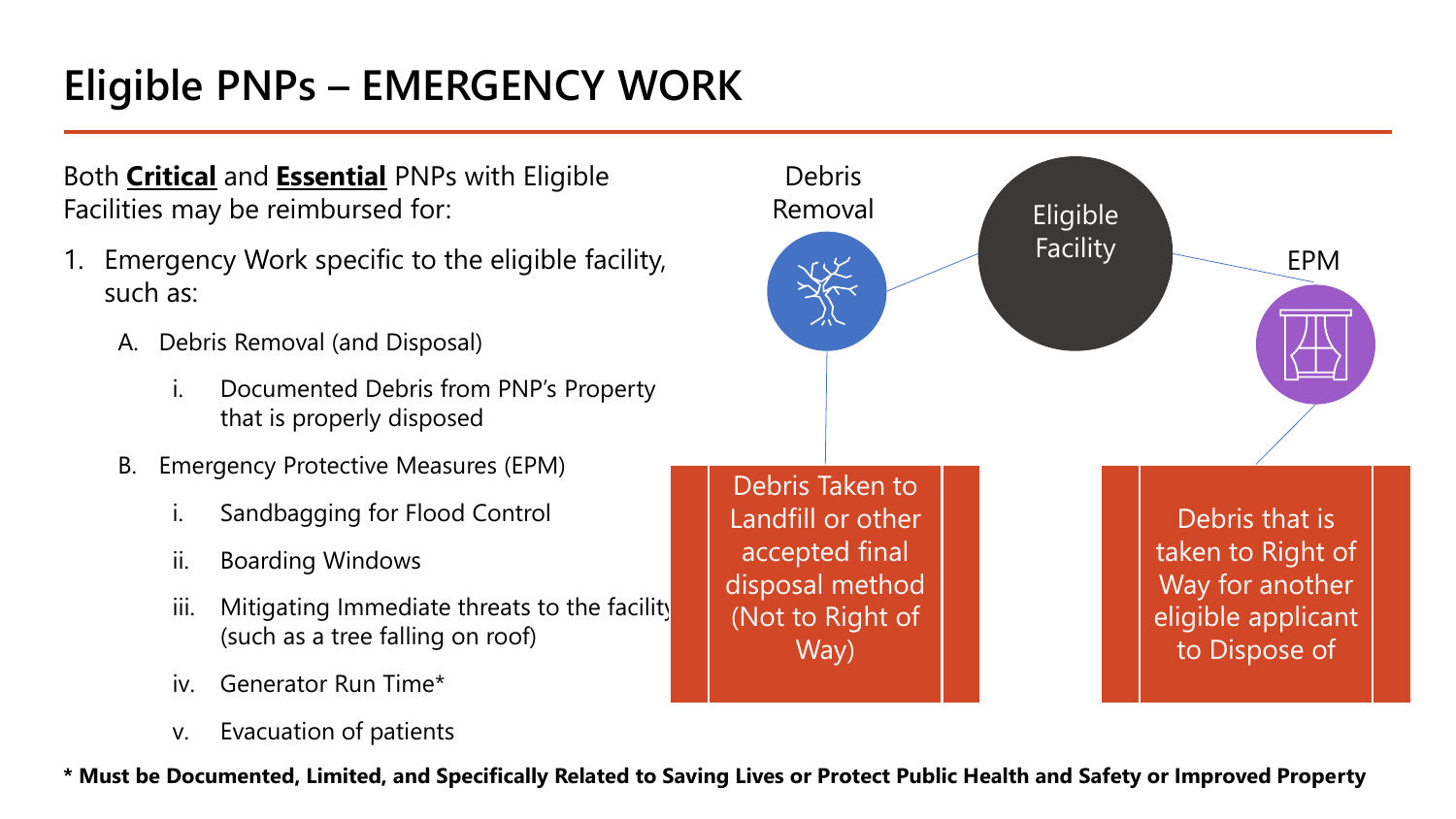# **Eligible PNPs – PERMANENT WORK**

PERMANENT WORK is Limited to Event Related Damages on Eligible Facilities, and

- 1. Critical PNP Facility IS eligible for PA Assistance
- 2. Essential PNP Facility MUST FIRST:
	- A. Apply for Small Business Administration Loan.
		- i. Loan Approved In Full Not Eligible
		- ii. Loan Partially Approved PA Dollars limited to eligible costs not covered by SBA Loan.
		- iii. Loan Denied Permanent Work is Eligible

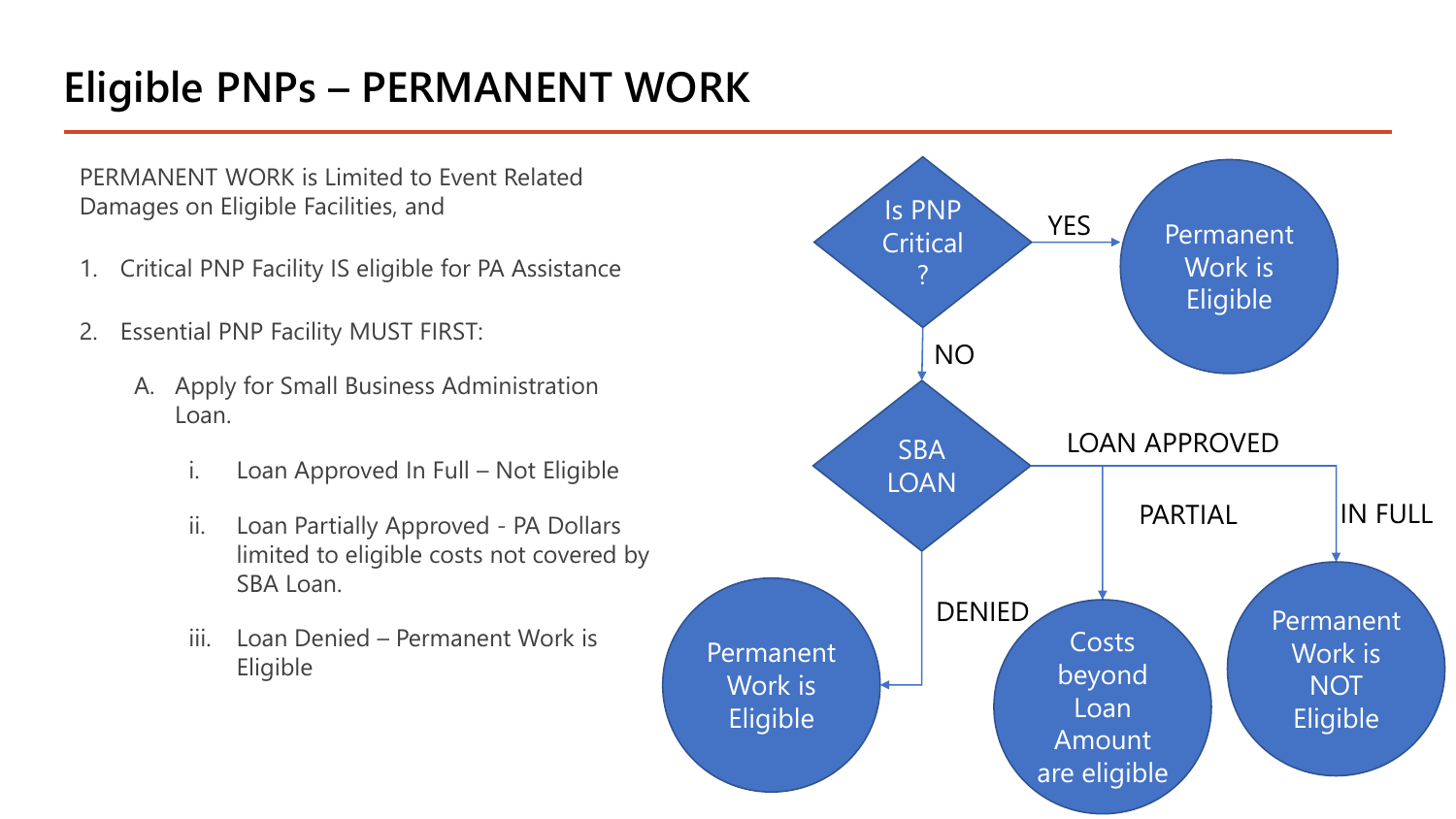PAPPG v4 pg 114 – "*Increased operating costs that are ineligible. event for a limited time, include but are not limited to:"*

- *Patient Care, except when Medical Care is Event Related;*
- *Administrative Activities;*
- *Provisions for Food (with exceptions);*
- *Costs related to staff that were retained to work additional hours, but did not perform eligible Emergency Work (e.g., staff working additional shifts due to other staff's inability to get to work.)*
- *Obtaining electrical power from an alternate source;*
- *Obtaining water from an alternate source;*
- *School make-up days, including contracted costs for bus services for make-up days;*
- *Provisions of school bus services including fuel or mileage for transporting students from alternate locations or to alternate schools or temporary facilities; and*
- *Modification or construction of a new landfill to add landfill capacity*

"*For PNPs, operating costs are generally ineligible even if the services are emergency services, unless the PNP performs an emergency service at the request of and certified by the legally responsible government entity. In such case, FEMA provides PA funding through that government entity as the eligible Applicant*."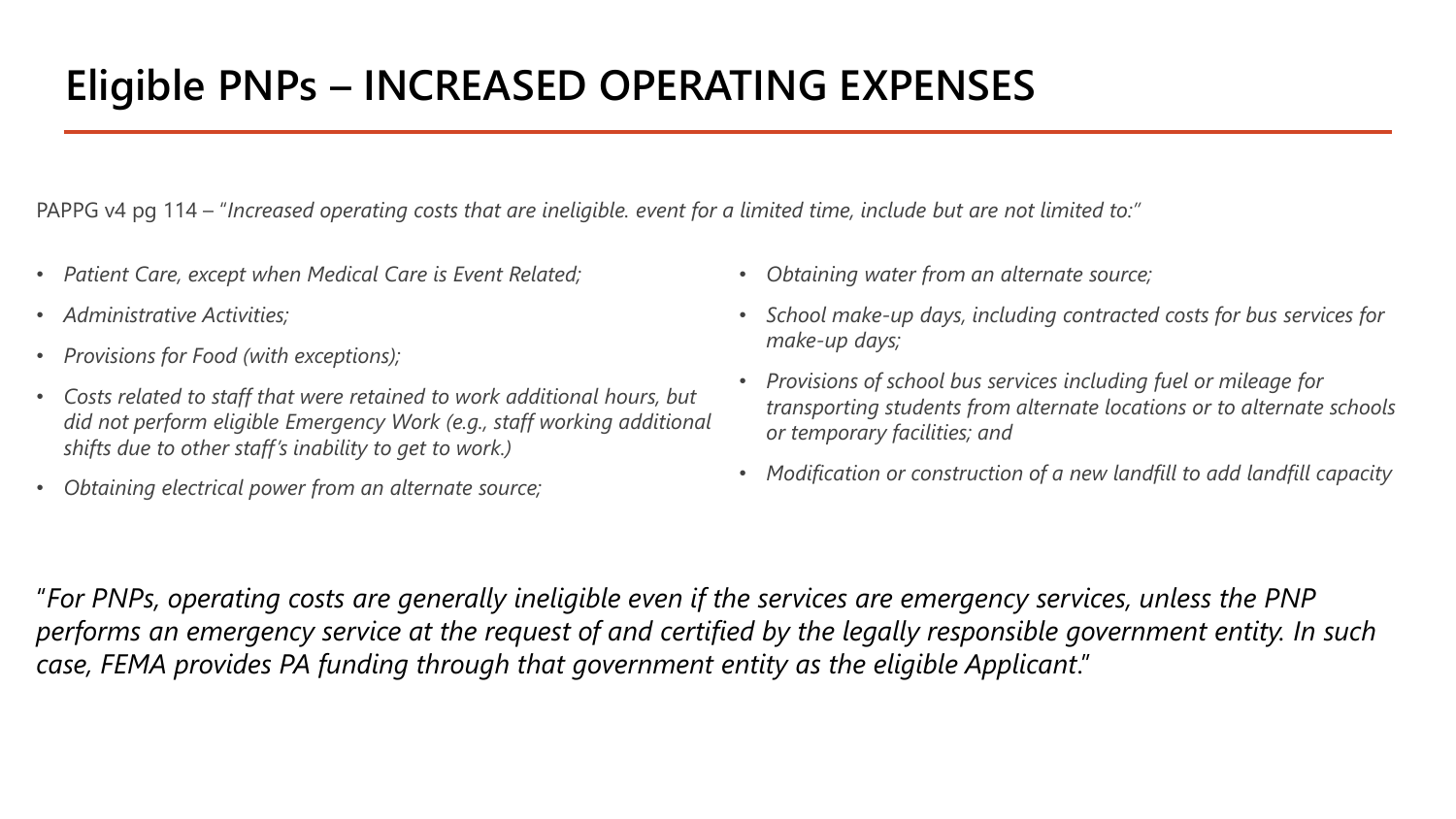## **PNP AS A PROVIDER**

- For work to be Eligible, the **Legally Responsible Entity** must either perform the work OR request the eligible work to an **entity** that can complete the task. Following is required for reimbursement:
- **Written Agreement** can be an Agreement, Contract, Task Order, or in form of a Memorandum of Understanding such as a local emergency plan.
	- Request and Agreement must be written and agreed to by both entities. The written agreement can be after the request is made but should be complete as soon as practical.
- **Service Requested and Received** can be included in the written agreement. If an Applicant is requesting a service that is outside of the existing Agreement or Plan, then an additional agreement must be written and agreed upon.
- **Invoices** depending upon the service provided, the invoice and support documentation must include a level of detail that supports the Requesting entities reimbursement. Some examples are:
	- Time and Material timesheets or activity logs detailing the work completed.
	- Unit Cost documentation that captures all claimed costs (work orders, number of evacuees, proof of completion, etc)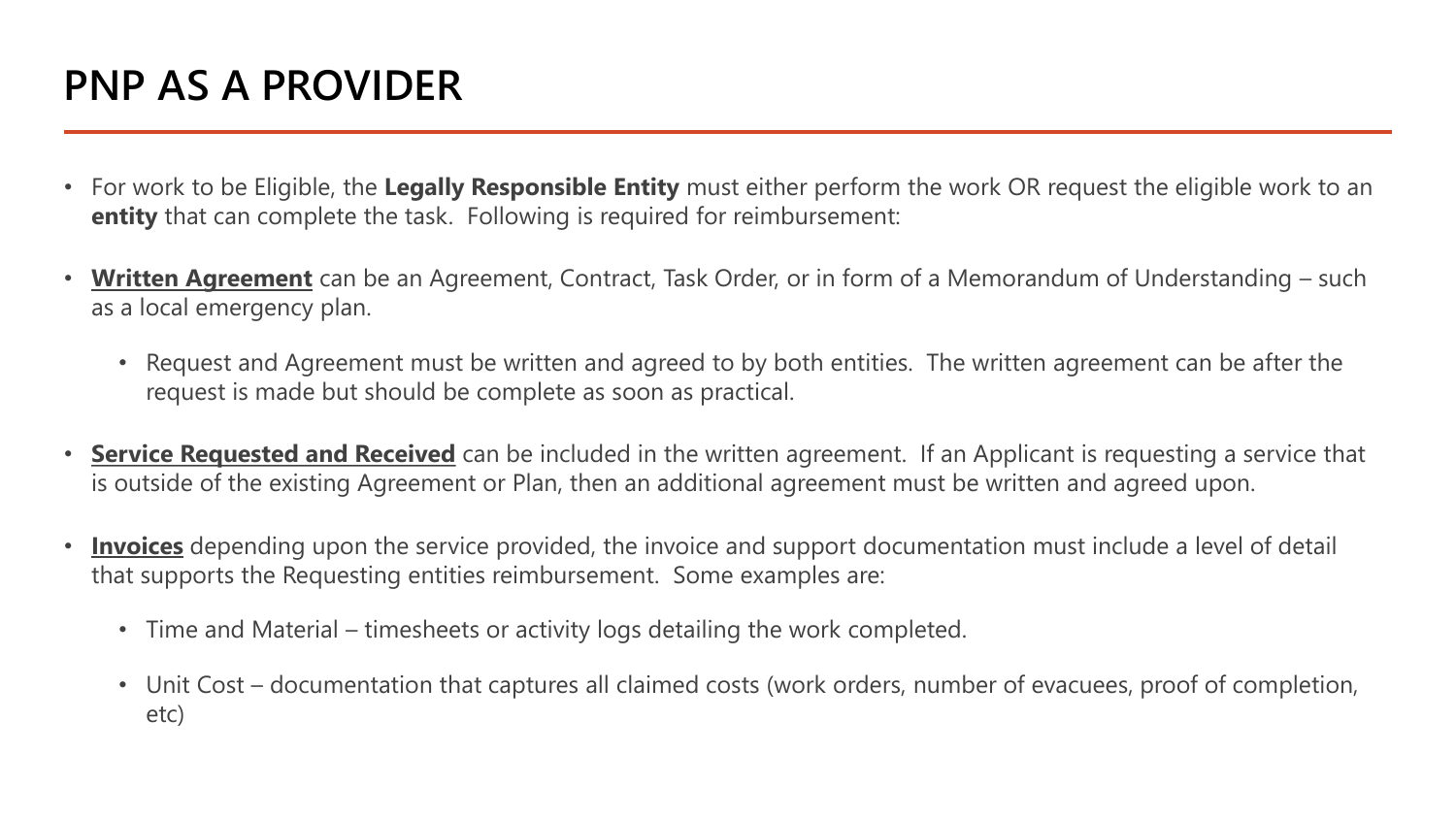## **PNP AS A PROVIDER**



1. PNPs must be tasked by the **legally responsible applicant** to perform an Emergency Service (Pre- or Post-Event Written Agreement, Emergency Plan, Contract, etc)

Provides

**Service** 

- 2. PNP invoices Eligible Applicant (Properly Documented)
- 3. Eligible Applicant includes Invoice on their Project Worksheet and Reimbursed traditionally
- Invoice's must comply with traditional reimbursement standards.
- Some Examples of Eligible Emergency Services:
	- Fire and Rescue Activities;
	- Animal Control;
	- Emergency Ambulance Services for Evacuations;
	- Call Centers to track Event Damages;
	-

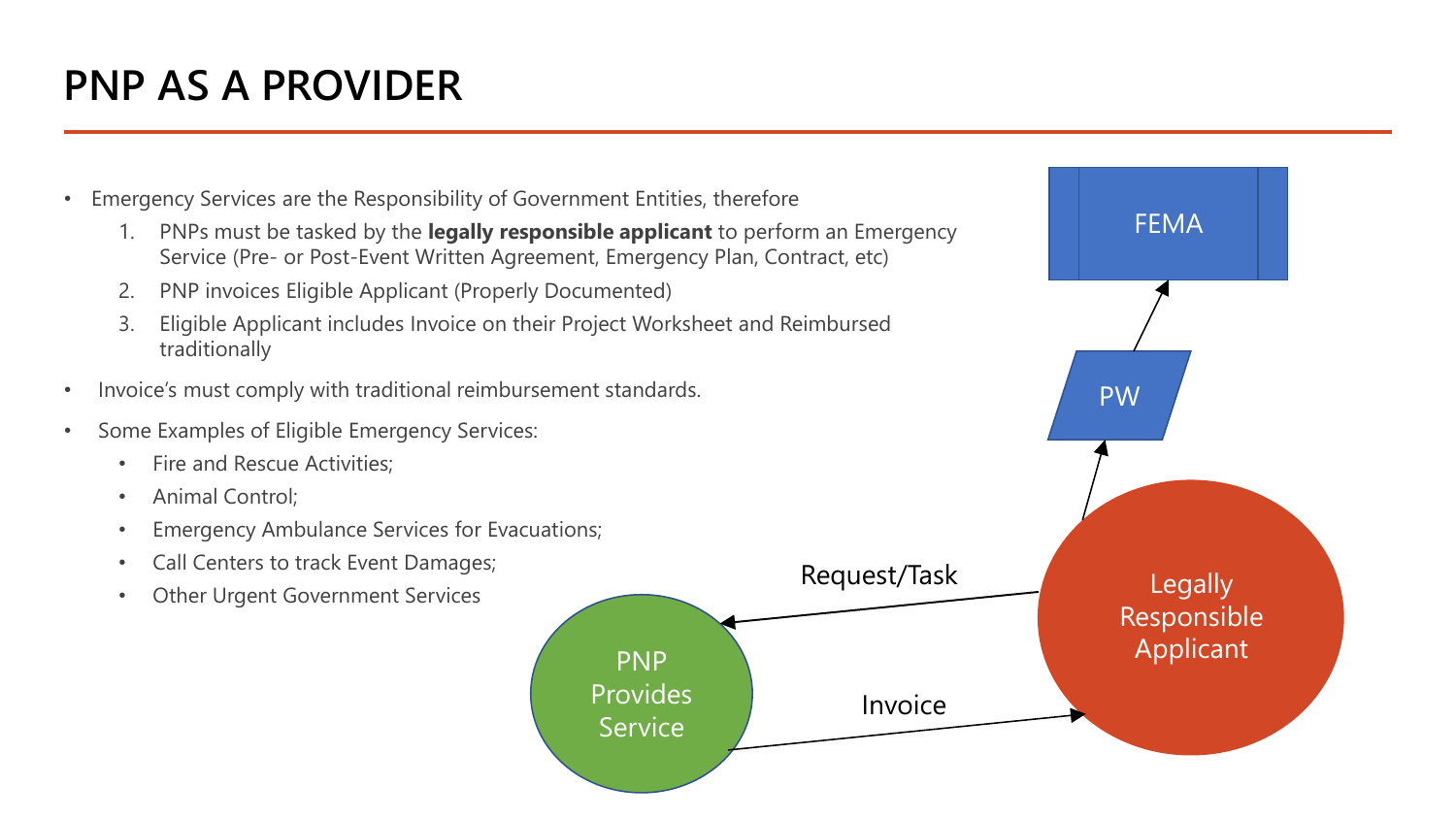# **PNP AS A DONOR OF RESOURCES**

- FEMA funds are subject to a **Cost Share** that typically starts at 75% federal and 25% nonfederal. (44 CFR206.203(a))
- PNP's are responsible for the entire non-federal cost share **(Florida Statute 252.37 5(a))**
- Applicants can offset the non-federal share for Emergency Work, Direct Federal Assistance, and to use the value of donated resources related to eligible work on a specific Permanent Work Project projects by documenting donated resources and placing a **value** of those donated resources. **(2 CFR 200.96)**
- These Donated Resources Must be:
	- *1. From a third party*
	- *3. Necessary and Reasonable*

*2. Resource is used in the performance of eligible work.*

*4. Documented*

# **Legally** Responsible Applicant PW

FEMA



### **Documentation**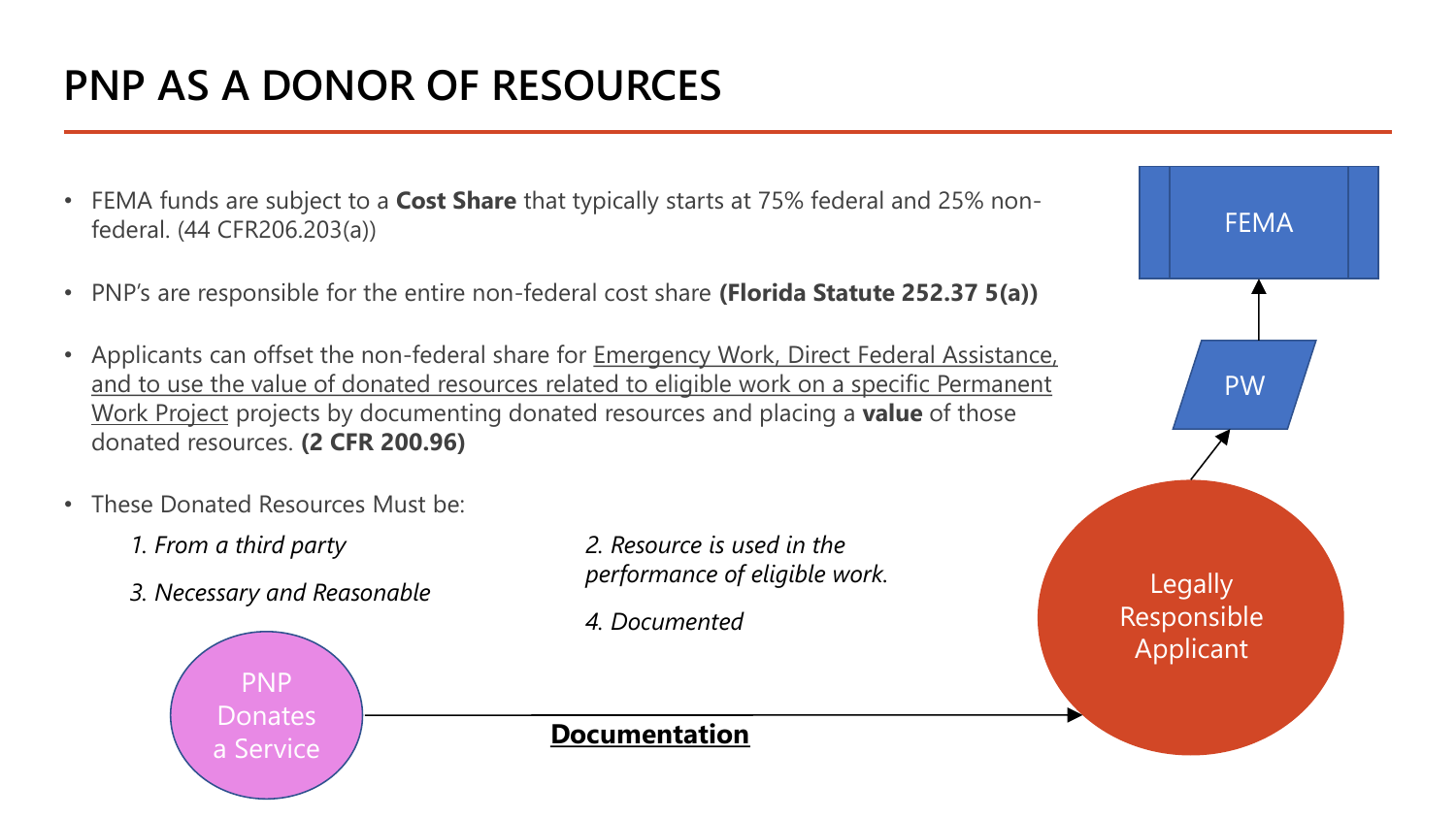| <b>Volunteer Labor</b> – Valued at the same Straight<br>Time hourly rate, with Fringe, as a similarly<br>qualified person.                                                               | <b>Equipment</b> – Valued at Applicant or FEMA<br>Equipment Rates (lower of the two). Cannot<br>exceed the fair market value – if donated with<br>transfer of title. |
|------------------------------------------------------------------------------------------------------------------------------------------------------------------------------------------|----------------------------------------------------------------------------------------------------------------------------------------------------------------------|
| <b>Supplies or Materials</b> $-$ Valued at the same<br>commercial rate as available from vendors in the<br>same area.                                                                    | <b>Buildings or Land</b> – Permanently donated is<br>based off the fair market value at the time of the<br>event. Ideally by an independent appraiser.               |
| <b>Space</b> – Temporary space is valued off the fair<br>market rental value of comparable privately-<br>owned space in the same locality as established<br>by an independent appraisal. | <b>Logistical Support</b> – Reasonable logistical<br>support costs directly tied to eligible work, such<br>as donations warehousing and management.                  |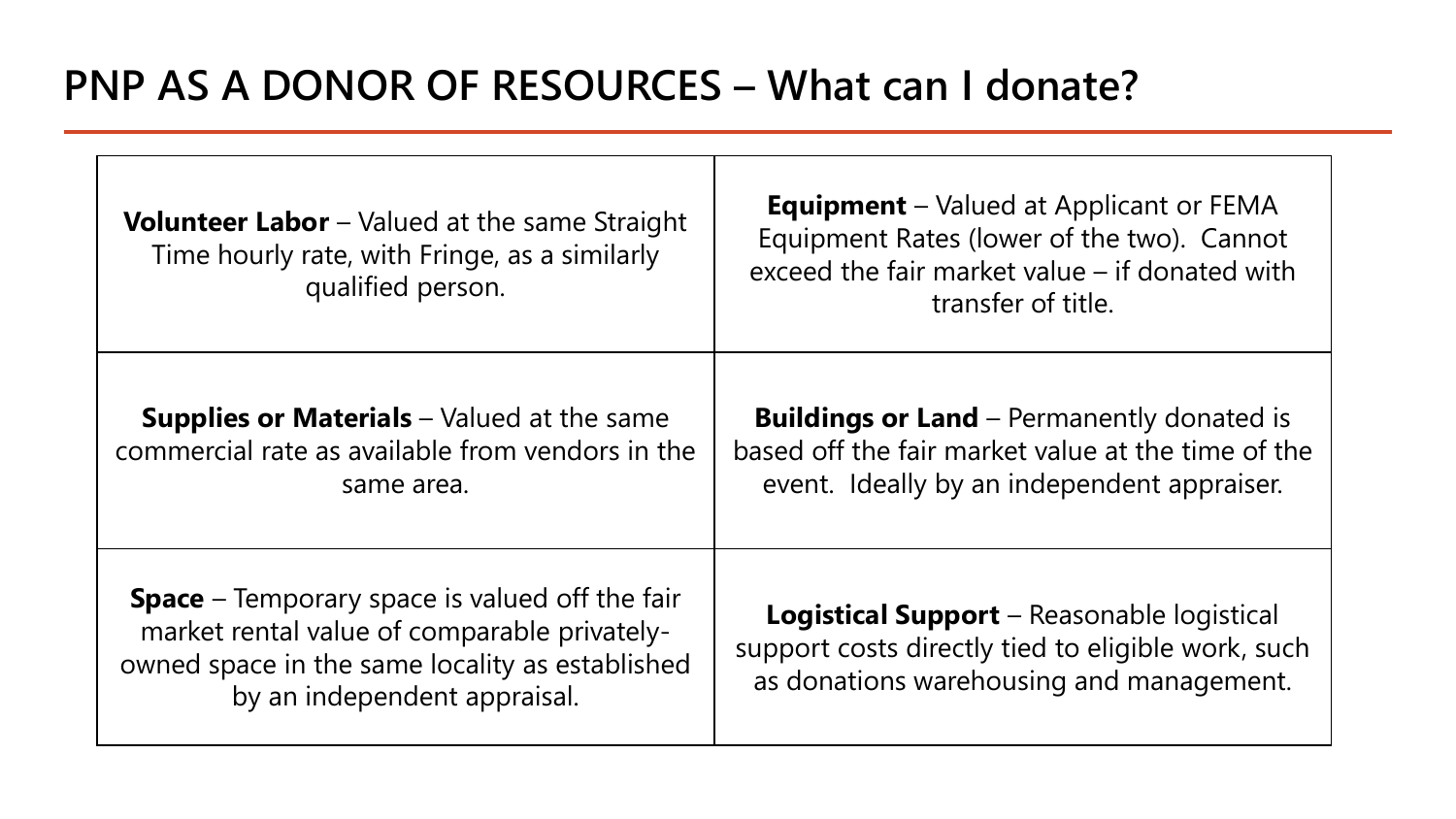### **PNP AS A DONOR OF RESOURCES - Documentation Requirements**

| <b>Volunteer Labor</b>                                         |                                              | <b>Supplies or Materials</b>                    |
|----------------------------------------------------------------|----------------------------------------------|-------------------------------------------------|
| Sign-In Sheet<br>$\bullet$                                     |                                              | <b>Quantity Used</b><br>$\bullet$               |
| <b>Name</b>                                                    |                                              | Who Donated                                     |
| Title and Function (professional services)<br>$\bullet$        |                                              | Locations used; and                             |
| Days/Hours Worked                                              |                                              | Invoices or other documentation to validate the |
| Location of Work Performed                                     | claimed value                                |                                                 |
| <b>Donated Equipment</b>                                       |                                              |                                                 |
|                                                                |                                              |                                                 |
| Type of Equipment and Attachments<br>Used (Year, Make, Model); | Equipment Information                        |                                                 |
| Size/Capacity (Horsepower, Wattage,<br>$\bullet$               | Schedule of Rates, including rate components |                                                 |
| Volume);<br>Locations, Days/Hours Worked                       | <b>Operator Name</b>                         |                                                 |
|                                                                | <b>Purchased Equipment Invoices/Receipts</b> |                                                 |